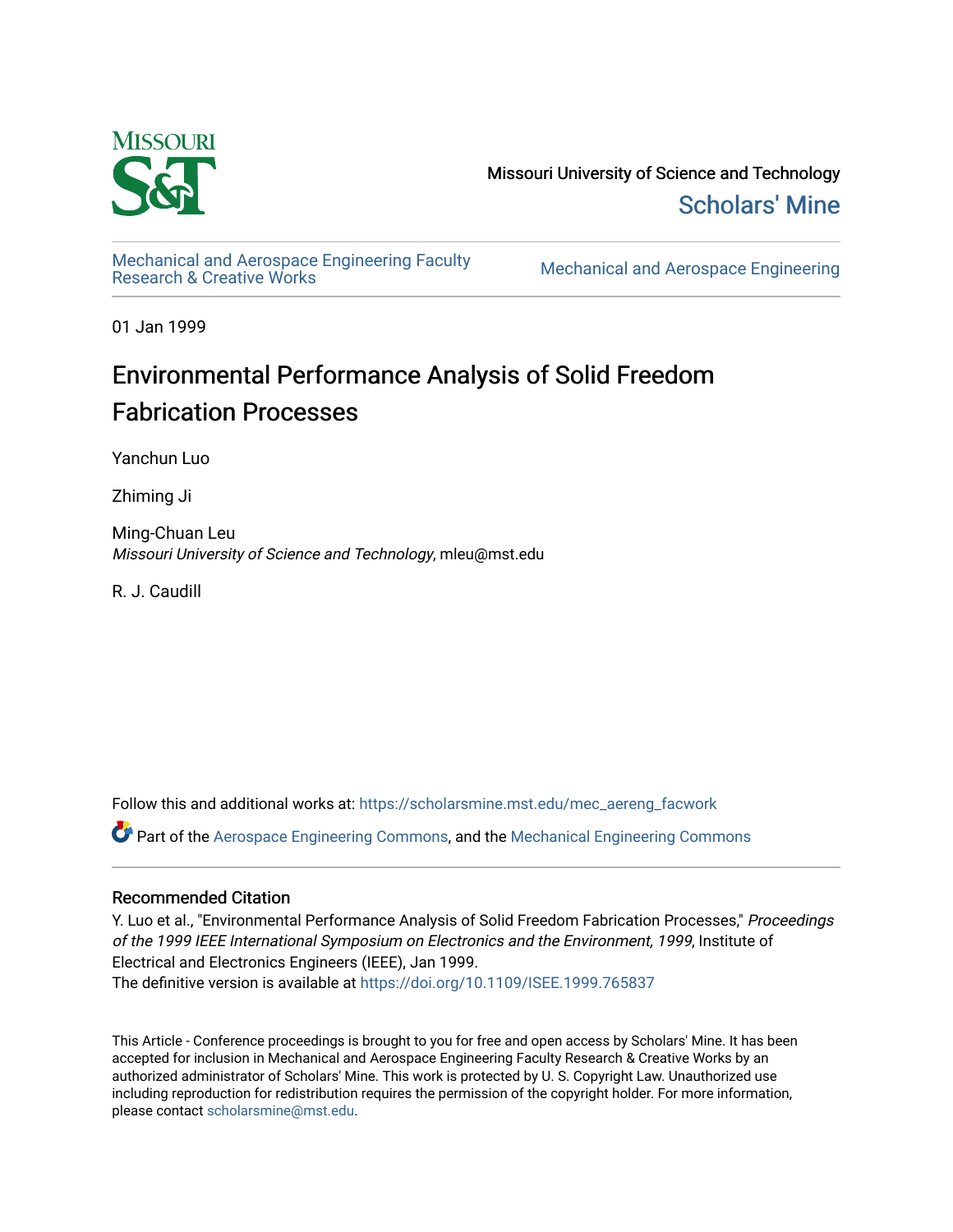# <span id="page-1-0"></span>**ENVIRONMENTAL PERFORMANCE ANALYSIS OF SOLID FREEFORM FABRICATION PROCESSES**

# **Yanchun Luo, Zhiming Ji, Ming C. Leu', Reggie Caudill**

# **Multi-lifecycle Engineering Research Center New Jersey Institute of Technology 210 Central Avenue, Newark, NJ 07102**

#### **Abstract**

This paper presents a method for analyzing the environmental performance of Solid Freeform Fabrication **(SFF)**  processes. In this method, each process is divided into life phases. Environmental effects of every process phase are then analyzed and evaluated based on the Environmental & Resource Management Data. These effects are combined to obtain the environmental performance of the process. The analysis of the environmental performance of **SFF** processes considers the characteristics *of* **SFF** technology, includes material, energy consumption, processes wastes, and disposal. Case studies for three typical **SFF** processes: Stereolithography **(SL),** Selective Laser Sintering (SLS), and Fused Deposition Modeling (FDM) are presented to illustrate this method.

#### **I. Introduction**

Generally, industry ecology involves both processes and products.<sup>[1]</sup> The interaction of process design with the environment concerns is somewhat different from that of product design. The industryenvironment interaction is thus heavily influenced by two rather separate groups of designers. On the side *of* product design, much **of** research effort has been taken to develop the concepts, methodologies and implementations of product lifecycle, end of lifecycle factors, and even multi-lifecycle issues. However, processes are much more universal than products, and a successful process design often has great importance to and great staying power for an entire industry, More recently, focuses on studying process level environmental performance have been developed, particularly for conventional machining processes.<sup>12-41</sup>

**Solid** Freeform Fabrication (SFF), **or often**  referred to **as** rapid prototyping, provides the physical model of a CAD design using an additive process which builds the physical part layer by layer. This new manufacturing technology has been experiencing tremendous development and growth since its introduction about a decade ago. By the end of 1998, more than 3,000 commercial units were sold and installed worldwide.<sup>[9]</sup> As a prototype and visualization tool, SFF enables the manufacturer to reduce the overall cost and time to market in the introduction of a new product. Further more, in the application of rapid tooling, **SFF** can provide masters or patterns to produce molds and dies, or even functional parts. SFF has been widely adopted in aerospace and automotive industries, and has spread to other industries such as medical devices and electronics products. For instance, ceramic materials have been used in many electronics products due to their special properties such **as** hardness, heat resistance and chemical resistance. The piezoelectricity and superconductivity **of** some ceramics are also been used to produce special electronic devices. **A** major problem, however, is that ceramics are brittle and difficult to machine. Solid freeform fabrication of ceramic parts is now becoming an important production process in electronics industry. Certain recycled materials can also be used **as**  feedstock in some SFF processes. For example, the use of recovered CRT glass in photonic bandgap structures is now being explored in Ceramics Research Center *of* Rutgers University.

In view of the fast growth and wide adoption of various SFF technologies, the environmental performance of **SFF** processes should be studied, together with other technical specifications, such as accuracy, productivity, and functionality, so that SFF technologies can become more sustainable and environmental friendly. In general, **SFF** processes have some good environmental characteristics. The waste streams are much less in **SFF** processes than in conventional manufacturing processes such as machining or molding. Worn tools and scraps seldom occur in SFF. Cutting fluids, which are the major

<sup>&</sup>lt;sup>1</sup> Dr. Ming C. Leu is currently on leave as the Program Director for Manufacturing Processes & Equipment, National Science Foundation, Arlington, Virginia.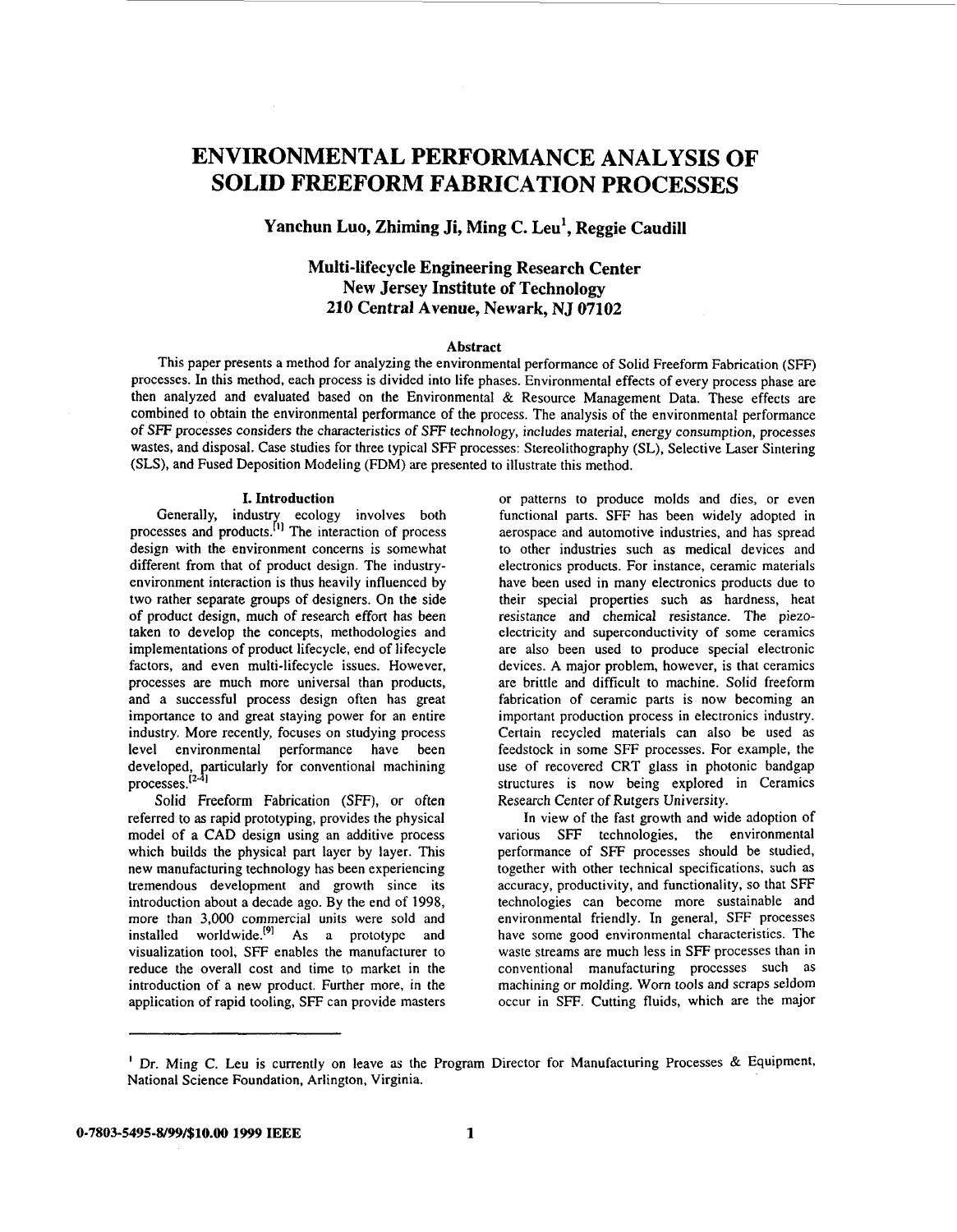<span id="page-2-0"></span>source of hazard in the manufacturing waste stream,<sup>121</sup> **<sup>51</sup>**are not required in **SFF** processes. However, comparing with conventional manufacturing processes, **SFF** processes have their distinguishing features in terms of materials, functionality, quality, system complexity, operating style, and so on. It is still necessary to look into the essence of these processes, apply a systematical method to evaluate their environmental property, and derive quantitative assessment of environmental performance for different SFF processes.

This paper presents a hierarchical process model based on life cycle methodology, provides an evaluation method to assess the environmental performance of **SFF** processes. Three case studies are presented to show the analysis of environmental performance for Stereolithography (SL), Selective Laser Sintering **(SLS),** and Fused Deposition Modeling **(FDM).** Most of the data used in the evaluation is based on the Environment and Resource Management Data from the eco-indicators developed by PRé Consultants of Netherlands.

## **11. Environmental Aspects of SFF Processes**

It has never been a simple task to evaluate and compare different manufacturing processes. Not only it is necessary to weigh the accuracy of processes, the durability of materials, and the energy consumption. but it is also important to measure the prodnctivity, the speed, and the cost of the processes. Our current study is, however, focused only on the environmental issues of **SFF** processes.

A part produced with a **SFF** process usually goes through the following stages: (a) loading the building material into the system, (b) building the part layer by layer, and (c) post-processing. Once customers finished the use of the prototyping part fabricated by SFF, it finishes its service time, and it will go to the disposal stage, either to be landfilled or recycled. While preparation of the building material, usage and disposal are not exactly parts of a process, their inclusion provides a holistic view of the environmental performance of the process. Thus, the factors need to be taken into account in terms of environmental performance of processes should include material extraction, energy consumption, processes wastes, and disposal. Table **1** shows the comparison of traditional machining processes with three typical SFF processes: SL, SLS, and FDM in terms of these factors.

| Table 1: Comparison of Traditional Machining with SFF Processes |              |            |                |                |           |                |               |
|-----------------------------------------------------------------|--------------|------------|----------------|----------------|-----------|----------------|---------------|
|                                                                 | Material     | Energy     | Operation      | Solid          | liquid    | Aerosol        | Disposal      |
|                                                                 |              |            |                | Residues       | residues  | residues       |               |
| Machining                                                       | Steel.       | Mechanical | Machining,     | Tool scrap,    | Fluid mix | Tool           | Landfill,     |
|                                                                 | Aluminum,    | energy     | tools needed.  | Chip           | (cutting, | particulate,   | recycling     |
|                                                                 | Alloy        |            | multi-steps    |                | cooling)  | fluid vapor    |               |
| SL.                                                             | Liquid       | UV laser   | No tools,      | Small amount   | No.       | No             | Incineration, |
|                                                                 | photo-       | beam       | building step, | of resin cling |           |                | landfill      |
|                                                                 | polymer      |            | post-curing    | to the part,   |           |                |               |
|                                                                 |              |            |                | removed        |           |                |               |
|                                                                 |              |            |                | supports       |           |                |               |
| <b>SLS</b>                                                      | Nylon,       | High power | No tools.      | Material       | No.       | No.            | Incineration. |
|                                                                 | poly-        | laser beam | building step, | chips          |           |                | landfill,     |
|                                                                 | carbonate,   |            | infiltration   |                |           |                | recycling     |
|                                                                 | elastomer.   |            |                |                |           |                |               |
|                                                                 | polymer      |            |                |                |           |                |               |
| <b>FDM</b>                                                      | Nylon,       | Heat       | No tools,      | Material       | <b>No</b> | N <sub>o</sub> | Incineration, |
|                                                                 | ABS.         |            | one step       | chips,         |           |                | landfill.     |
|                                                                 | Investment   |            |                | removed        |           |                | recycling     |
|                                                                 | casting wax, |            |                | supports       |           |                |               |
|                                                                 | Ceramic      |            |                |                |           |                |               |

| Table 1: Comparison of Traditional Machining with SFF Processes |  |
|-----------------------------------------------------------------|--|
|                                                                 |  |

the core in evaluation of the environmental concept, which has become the backbone in the new performance of a process. This model should link the industry culture of sustainable production.<sup>[6]</sup> In the process mechanics with the environmental concerns last few years many researchers have been engaged in each of the process steps, and evaluate their in research and development of lifecycle concept,

**III. Process Model and Evaluation Method** environmental impact values to derive the overall **A.** SFF **Process Model** environmental performance **of** the process. The Establishment of a meaningful process model is process model we proposed here is based on lifecycle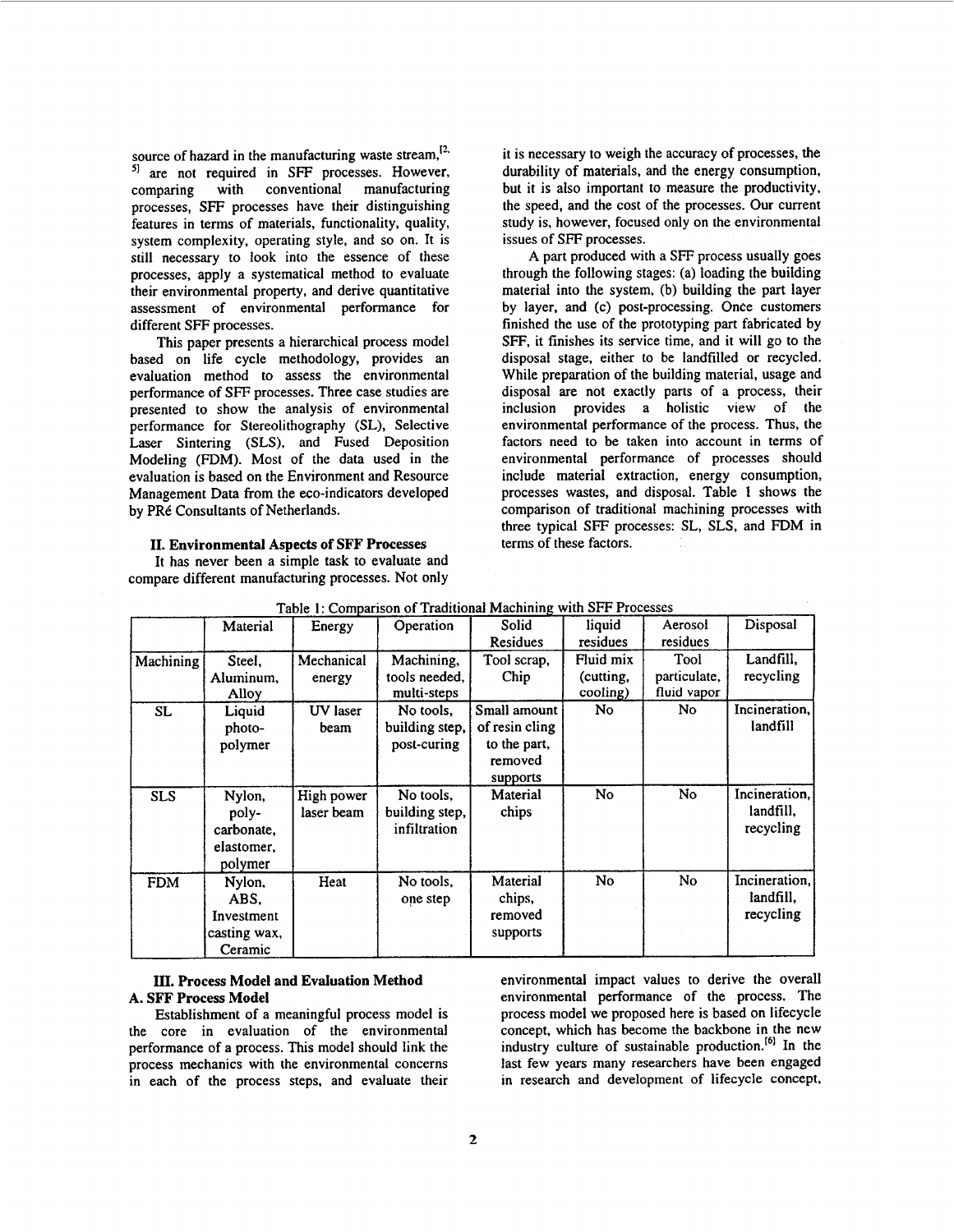<span id="page-3-0"></span>assessment methods and tools for product designs<sup>[6,7]</sup>. The lifecycle concept basically implies that industrial products should be planned and developed for all of their lifecycle phases. Process steps in a SFF process can be viewed **as** lifecycle phases. Therefore we can build up a total environmental cost model of each **SFF** process based on the environmental impact values in all process stages.

Based on the lifecycle methodology, we define a general process model with three hierarchical layers as shown in Fig. 1. The top one is the overall environmental performance value, the middle one is the life phases identification, and the bottom one is the environmental impact vector corresponding to each life phase. This model can be used to evaluate the environmental performance of a process once we define its lifecycle phases, identify the individual environmental impact factors, and obtain the environmental impact values.

Five lifecycle phases are defined for **SFF**  processes. They are material preparation, build, postprocess, use, and disposal. For each life phase, the Environmental Impact Vector  $EIV = [e_1, e_2, ..., e_n],$ among which each element represents one kind of environmental impact occurring in this life phase. Eight elements are identified for the *EIV*: Material Extraction *(ME),* Material Production *(MP),* Energy Consumption *(EC),* Residue *(RS),* Material Toxicity *(MT),* Landfill *(LF),* Waste Processing *(WP),*  Recycling (RC). Not all the eight elements are environmental concerns in every life phase. each element represents one kind of The<br>
impact occurring in this life phase. equi<br>
s are identified for the EIV: Material to<br>
E), Material Production (MP), Energy seric<br>
(EC), Residue (RS), Material Toxicity facts<br>
(LC),



EIV: Environmental Impact Vector

### Fig. **1.** Process Model for Environmental Performance.

Table 2 shows the distribution of the environmental impact elements in each of the life phases.

|  | Table 2. SFF Process Model Description |  |  |
|--|----------------------------------------|--|--|
|  |                                        |  |  |

| Life  | Name                 | Environmental        |
|-------|----------------------|----------------------|
| phase |                      | <b>Impact Vector</b> |
|       | Material preparation | $EIV = [ME, MP]$     |
|       | Build                | $EIV2=[EC, RS]$      |
|       | Post-process         | $EIV3 = [RS]$        |
|       | Use                  | $EIV4=[MT]$          |
|       | Disposal             | $EIV5=[LF, WP, RC]$  |

#### **B. Environmental** & **Resource Management Data**

In order to use the life cycle based process model to obtain the final environmental performance value, we need unambiguous measures for environmental impact of certain material, basic process, energy, etc. Environmental and Resource Management Data (ERMD) defines what the environment actually is and how to quantify the consequences of impairment of the environment. This data involves not only scientific understanding and measurement, but also social, political and economical issues.

ERMD should be the result of cooperation among industrial experts, environmental scientist, and government legislators. Until recently, there is no complete and practical **ERMD** database available. In our study, we used the ERMD data, Eco-indicator, collected and calculated by PRé Consultants of Netherlands. The released database contains 100 indicators for commonly used materials and processes. The higher the indicator, the greater the environmental impact. The eco-indicator for a certain material can be obtained as follows. First inventory of all environmental effects and damage are made. Then the normalization is applied **to** obtain some equivalent effects. Finally weighting factors are used to scale the effects to a certain measure of seriousness. Setting equivalents and weighting factors are subjective choices that are based on more than **pure** scientific calculation. The principle of **Eco**indicators is illustrated in Fig. 2.



Fig. 2 Principle of Eco-indicator<sup>[8]</sup>

#### **C. Evaluation Method**

To evaluate environmental performance of **SFF**  processes, we have built a process model that deals with the process complexity by dividing a process into life phases. The **ERMD** data, Eco-indicator, is then employed to provide quantitative measures for each phase of the process. The implementation of this evaluation method can be carried out in the following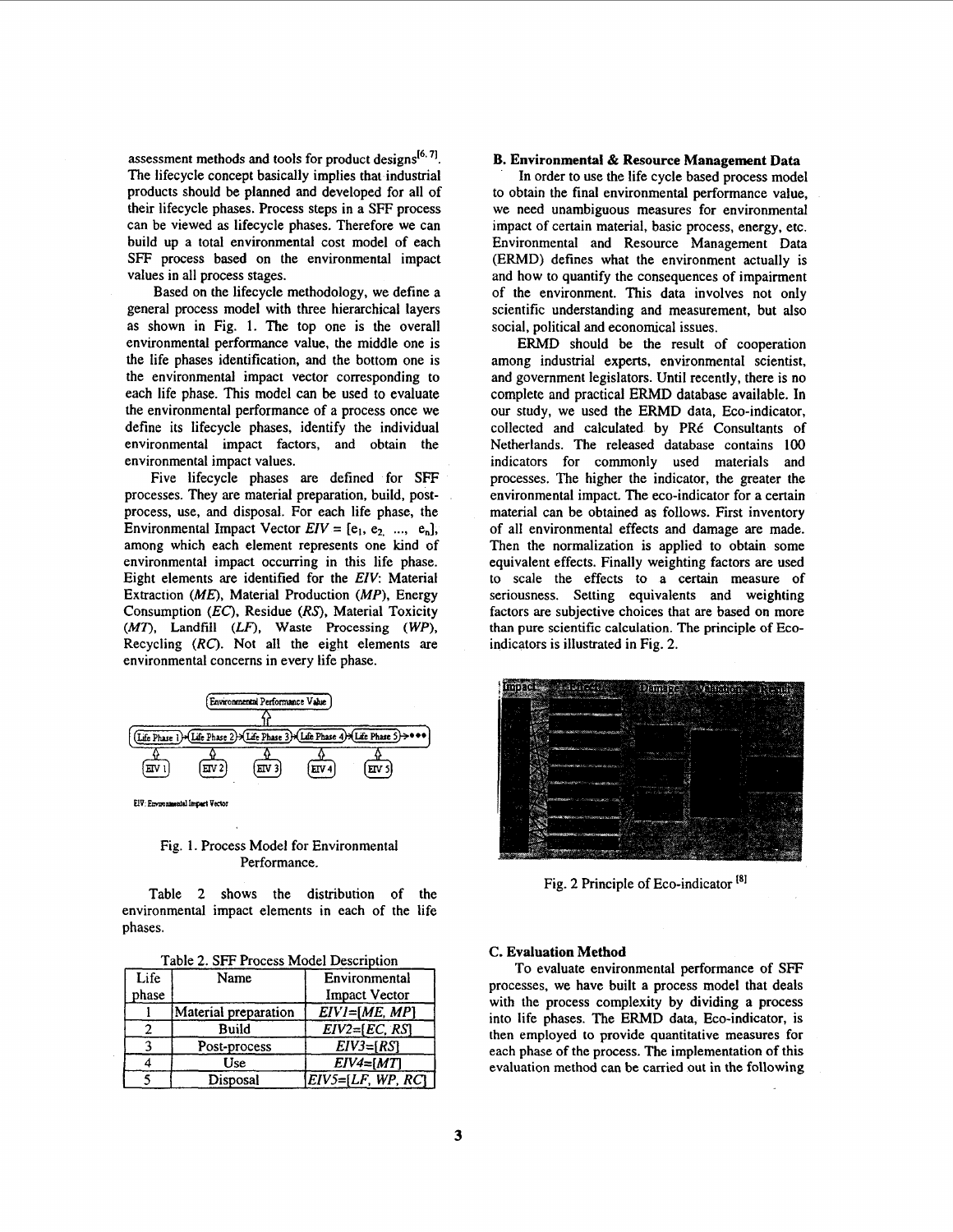<span id="page-4-0"></span>steps. First, the inventory needs to be done based on the process model. That is, every process phase and the elements of its associated *EZV* vector must be identified and filled in. Then, eco-indicator for each *EIV* element is obtained by looking up the ERMD database. Finally, the environmental indicators for all process phases are summed up to produce the total environmental performance value. This evaluation procedure is illustrated with case studies discussed in the following section.

#### **IV. Case Study**

Based on the process model and the evaluation method we presented above, the environmental performance of three widely used SFF processes, Stereolithography (SL), Selective Laser Sintering (SLS), and Fused Deposition Modeling (FDM), is now analyzed as follows.

Based on the following processing parameters:

- V: Scanning (drawing) speed (mm/sec)
- W: Road width size **(mm)**
- 
- T: Layer thickness (mm)<br>p: Material density (kg/n **Material density (kg/mm3)**
- P: Power rate (kW)
- **k:** Process overhead coefficient (0.6-0.9)

the Process Productivity (PP) and the Energy Consumption Rate (ECR) for SL, SLS and FDM can be determined. according to the principle of layered fabrication, **as** 

 $PP$  (kg/h) =  $V \times W \times T \times \rho \times 3600 \times k$ 

and

ECR (kWhkg) = Power rate/ Process Productivity

#### **A. Analysis of SL Process**

The building material in SL is laser-curing liquid photopolymetric resin. The velocity necessary for a laser to cure a liquid polymer *to* **a** specified cure depth, along a single cure line can be calculated by following equation.

$$
V = \sqrt{\frac{2}{\pi}} \left[ \frac{P_L}{W_0 E_c} \right] \exp \left( - \frac{C_d^s}{D_p} \right) [s]
$$

where  $P_L$  is the laser power,  $E_c$  denotes the critical laser exposure for the liquid,  $C_d^s$  is the specific depth, and  $W_0$  is the laser beam width, and the  $D_p$  is the material constant.

We analyze the process based on 3 kinds of equipment, SLA-250, SLA-3000, and SLA-5000. Table 4 shows the result of total energy indicator (product of Eco-indicator for Energy and Energy Rate) which Consumption represent the environmental impact of the energy used to process one kilogram of epoxy resin. Table 5 shows the environmental indicators <sup>[8]</sup> of the *EIV* elements and the total. Since there are usually two alternatives of disposal, two values are given. The value before "f" is for disposal using landfill and the one after "/" is for disposal using incineration.

| נטי                            |        |                       |                |  |  |
|--------------------------------|--------|-----------------------|----------------|--|--|
|                                |        | <b>SLA250 SLA3000</b> | <b>SLA5000</b> |  |  |
| $V$ (mm/sec)                   | 340    | 1000                  | 2000           |  |  |
| $W$ (mm)                       | 0.25   | 0.25                  | 0.25           |  |  |
| $T$ (mm)                       | 0.15   | 0.1                   | 0.1            |  |  |
| Specific gravity               | 1.15   | 1.15                  | 1.15           |  |  |
|                                | 0.7    | 0.7                   | 0.7            |  |  |
| $P$ (kW)                       | 1.2    | ٦                     |                |  |  |
| PP (kg/h)                      | 0.0369 | 0.0725                | 0.1449         |  |  |
| ECR (kWh/kg)                   | 32.47  | 41.38                 | 20.70          |  |  |
| Eco-indicator<br>$(KWh)^{[8]}$ | 0.57   | 0.57                  | 0.57           |  |  |
| Total energy indicator         | 18.51  | 23.58                 | 11.79          |  |  |

Table 4. Energy Indicator of SL Process

Table 5. Environmental Performance Analysis of SL Process

| <b>Process</b>              | Project                                         |                 |                 |  |  |  |
|-----------------------------|-------------------------------------------------|-----------------|-----------------|--|--|--|
| SL.                         | Environmental effect for 1Kg material processed |                 |                 |  |  |  |
| Equipment                   | <b>ERMD</b>                                     |                 |                 |  |  |  |
| SLA 250, SLA 3500, SLA 5000 | Eco-indicator <sup>[8]</sup>                    |                 |                 |  |  |  |
|                             | <b>SLA-250</b>                                  | <b>SLA-3500</b> | <b>SLA-5000</b> |  |  |  |
| <b>Material preparation</b> |                                                 |                 |                 |  |  |  |
| SLA 5170 Epoxy resin        | 10                                              | 10              | 10              |  |  |  |
| <b>Build process</b>        |                                                 |                 |                 |  |  |  |
| Energy in process           | 18.51                                           | 23.58           | 11.79           |  |  |  |
| Process residues            | negligible                                      | negligible      | negligible      |  |  |  |
| <b>Use</b>                  |                                                 |                 |                 |  |  |  |
| Material toxicity           | 1.2                                             | 1.2             | 1.2             |  |  |  |
| <b>Disposal</b>             |                                                 |                 |                 |  |  |  |
| Landfill                    | 0.035                                           | 0.035           | 0.035           |  |  |  |
| Incineration                | 1.8                                             | 1.8             | 1.8             |  |  |  |
| <b>Total</b>                | 29.75/31.51                                     | 34.82/36.58     | 23.03/24.79     |  |  |  |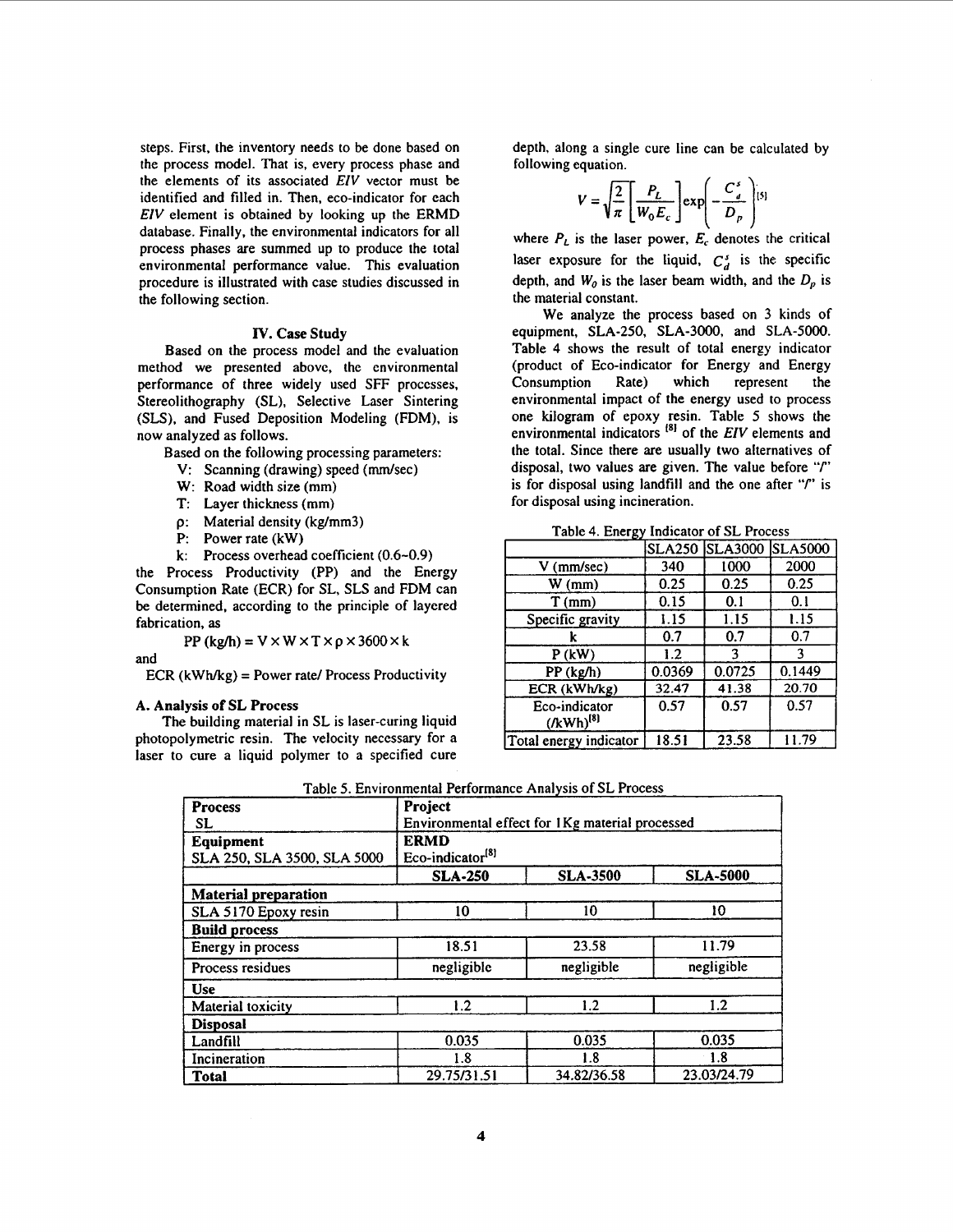### <span id="page-5-0"></span>**B. Analysis of SLS Process**

The typical building materials used in **SLS**  process include polymer, nylon, polyamide. and polycabonate. Their properties are shown in table 6.

|              | Specific Gravity  | $Eco-indicator[8]$ |
|--------------|-------------------|--------------------|
| Polymer      | 1.08              | 8.4                |
| Nylon        | 1.04              |                    |
| Polyamide    | 0.97              |                    |
| Polycabonate | 1.02 <sub>1</sub> |                    |

Table 6. **SLS** Material Property

In this case study, we look into the processes based on two kinds of equipment, Sinterstation **2000**  and Sinterstation **2500.** Table **7** indicates the energy consumption rate of this process. All the data shown in the table are based on polymer. The values of drawing speed come from the equipment specification provided by **DTM** Corporation.

Table 7. Energy Consumption Rate of SLS Process

|                      | $\overline{\text{Model}}$ 2000 | Model 2500 |
|----------------------|--------------------------------|------------|
| $V$ (mm/sec)         | 3000                           | 3000       |
| $W$ (mm)             | 0.4                            | 0.4        |
| $T$ (mm)             | 0.15                           | 0.15       |
| Specific gravity     | 1.08                           | 1.08       |
|                      | 0.6                            | 0.6        |
| $P$ (kW)             | 16.8                           | 12.5       |
| PP (kg/h)            | 0.419                          | 0.419      |
| ECR (kWh/kg)         | 40.09                          | 29.83      |
| Eco-indicator (/kWh) | 0.57                           | 0.57       |
| Total indicator      | 22.85                          | 17.00      |

Table **8** is the analysis result of **SLS** process. Since there are three alternative disposal methods, three values are listed for total in the order of recycling, landfill and incineration.

Table 8. Environmental Performance of SLS Process

| Process                     | Project                      |                   |  |  |  |
|-----------------------------|------------------------------|-------------------|--|--|--|
| SLS                         | Environmental effect for 1Kg |                   |  |  |  |
|                             | material processed           |                   |  |  |  |
| <b>Equipment</b>            | ERMD                         |                   |  |  |  |
| Model 2000.                 | Eco-indicator <sup>[8]</sup> |                   |  |  |  |
| <b>Model 2500</b>           |                              |                   |  |  |  |
|                             | <b>Model 2000</b>            | <b>Model 2500</b> |  |  |  |
| <b>Material preparation</b> |                              |                   |  |  |  |
| Polymer                     | 8.4                          | 8.4               |  |  |  |
| <b>Build process</b>        |                              |                   |  |  |  |
| Energy in                   | 22.85                        | 17.00             |  |  |  |
| process                     |                              |                   |  |  |  |
| Process                     | negligible                   | negligible        |  |  |  |
| residues                    |                              |                   |  |  |  |
| Use                         |                              |                   |  |  |  |
| Material                    | 0                            | 0                 |  |  |  |
| toxicity                    |                              |                   |  |  |  |
| <b>Disposal</b>             |                              |                   |  |  |  |
| Recycling                   | -1.6                         | $-1.6$            |  |  |  |
| Landfill                    | 0.077                        | 0.077             |  |  |  |
| Incineration                | 6.0                          | 6.0               |  |  |  |
| <b>Total</b>                | 29.65/31.33/37.25            | 23.80/25.48/31.40 |  |  |  |

#### **C. Analysis of FDM Process**

**FDM** process forms three dimension objects by extruding thermoplastic material from a temperature controlled head and depositing the material in ultrathin layers. The typical material processed by FDM is ABS. In this case study, we investigate processes based on machine models FDM1650, **FDM2000.**  FDM8000, and **FDM** Quantum. The energy consumption rate of FDM process is shown in table **9.** Table **10** demonstrates the analysis result of FDM process. Three values for total are in the order of recycling, landfill and incineration.

Table 9 Energy Consumption Rate of FDM Process

|                                                      | Tubic 2. Enorgy Consumption rule of 1 Em 1100055 |                 |                 |             |
|------------------------------------------------------|--------------------------------------------------|-----------------|-----------------|-------------|
|                                                      | <b>FDM 1650</b>                                  | <b>FDM 2000</b> | <b>FDM 8000</b> | FDM Quantum |
| V (mm/sec)                                           |                                                  | 10              | 50              | 200         |
| $W$ (mm)                                             | 1.4                                              | 1.4             | 4.ا             | 0.4         |
| $T$ (mm)                                             | 0.4                                              | 0.4             | 0.4             | 0.2         |
| Specific gravity                                     | 1.05                                             | 1.05            | 1.05            | 1.05        |
|                                                      | 0.9                                              | 0.9             | 0.9             | 0.9         |
| $P$ (kW)                                             | 1.32                                             | 2.2             | 2.2             |             |
| Process Productivity (kg/h)                          | 0.00381                                          | 0.0191          | 0.0953          | 0.0672      |
| Energy Consumed Rate (kWh/kg)                        | 346.4                                            | 115.2           | 23.08           | 163.69      |
| Eco-indicator for Energy<br>$(\text{per kWh})^{[8]}$ | 0.57                                             | 0.57            | 0.57            | 0.57        |
| Total indicator                                      | 197.45                                           | 65.66           | 13.15           | 93.30       |